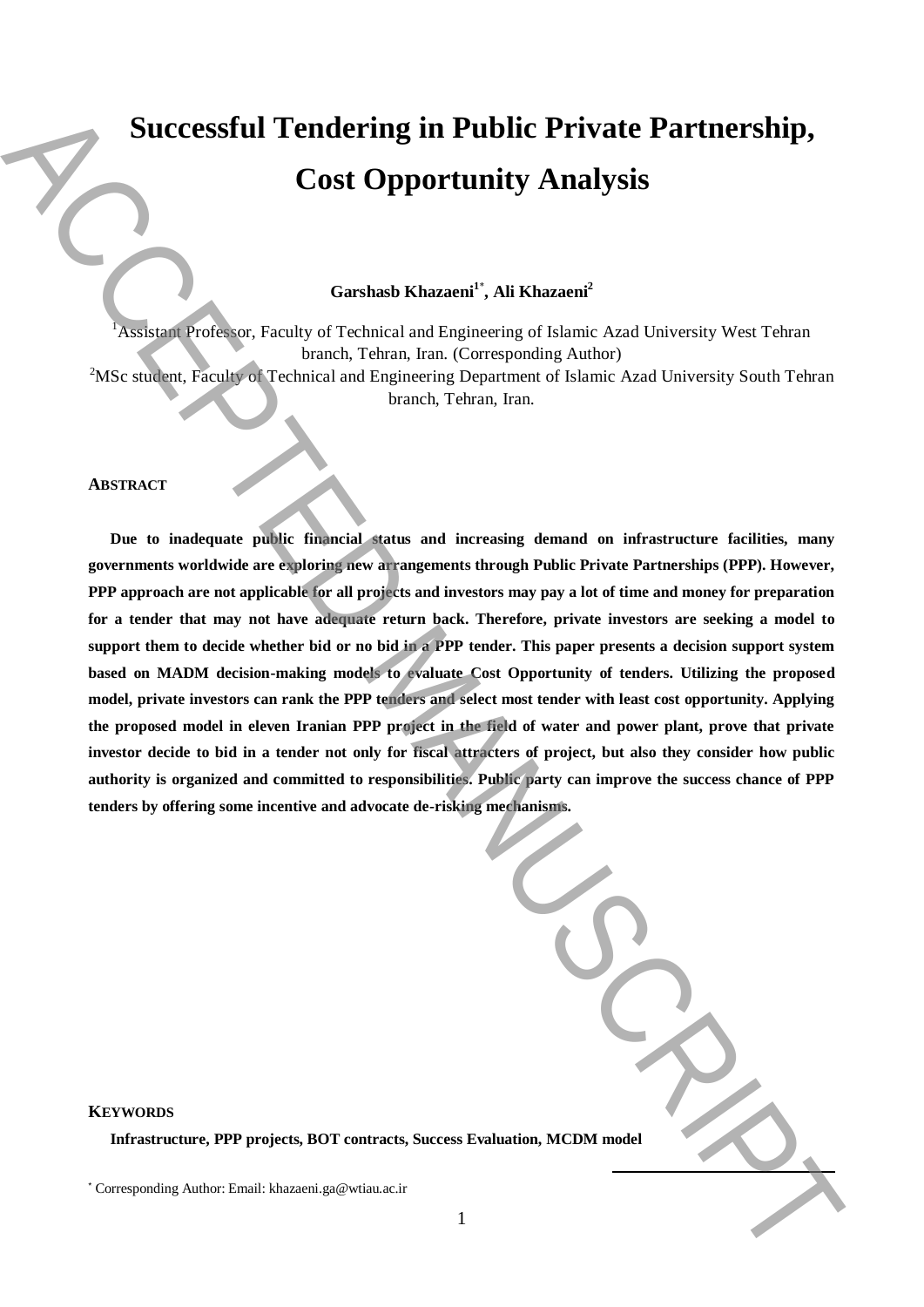## **1. Introduction**

Preparing public-private partnership projects is a timeconsuming and costly process [1]. Moreover, to prepare a bid in a public-private partnership tender or negotiation, the investor must design a detailed technical and economic package, consolidate a consortium of financiers, and provide heavy financial guarantees. Therefore, investors must evaluate the cost of the bidding opportunity before participating in an investment tender or entering into exclusive negotiations. Finally, the decision to participate or not to participate in the tender is made based on the evaluation of the opportunity cost.

The purpose of this paper is to provide a quantitative model for predicting the opportunity cost of publicprivate partnership tenders so that a developer or private investor can decide whether or not to participate in a public-private partnership tender or negotiation. "Opportunity cost" represents the ratio of investor risk to invest time and cost versus the probability of successful bidding and expected return on investment. In this paper, by developing the conceptual framework of successful deal, a quantitative model for estimating the probability of success of public-private partnership projects is presented. The proposed model is developed based on one of the multi-criteria decision making models, called technique for order of preference by similarity to ideal solution. This model can determine the opportunity cost of each of the invited tenders and recommend a suitable prioritization between them based on the opportunity cost.

#### **2. Literature review**

In recent years, with the widespread acceptance of the public-private partnership approach, a serious issue has arisen between the governments to attract private investors [1]. Hence, the success factors to attract investors in private partnership projects have been the subject of several research on different country [2].

Reviewing previous studies, an urgent need to a quantitative model for evaluation of the success of public private partnership projects is obvious [3]. Accessing a quantitative model that determines the probability of success of tender can be assure investors and provide quick guide to public authority whether decide participate in an investment tender or investment negotiation. The development and proper application of such a model can require the waste of limited investment resources to participate in numerous tenders and the loss of other attractive investment opportunities.

In this paper, the ant colony algorithm is used to find the optimization function. The ant colony algorithm is one of the types of heuristic algorithms that can be high in searching and identifying the optimal position in the space of "discrete" answers [4]. Therefore, this algorithm be appropriate to find the point of deviation in this research, where decision maker is looking for only appropriate answers (and not necessarily the absolute optimal answer) in a discrete answer space (where the resolution variable and response options are generated discretely). The performance and operation of the ant colony algorithm are introduced in the appendix of the article.

#### **3. Methodology:**

For the purpose of this study, which is to evaluate the opportunity cost of participating or not participating in the tender, a decision support system based on multicriteria decision models has been designed. This decision-making system gives the ability to private sector companies to decide whether or not to participate in a tender by modeling the decision-making method of Delphi technique when assessing the opportunity cost of bidding. For this purpose, the proposed model, by receiving tender data by several qualitative criteria, can advise the decision maker to participate in the tender or investment negotiation. On the other hand, it is more appropriate to not participating in the tender and Search other opportunities for investment. Figure 1 in the following shows the model development process.

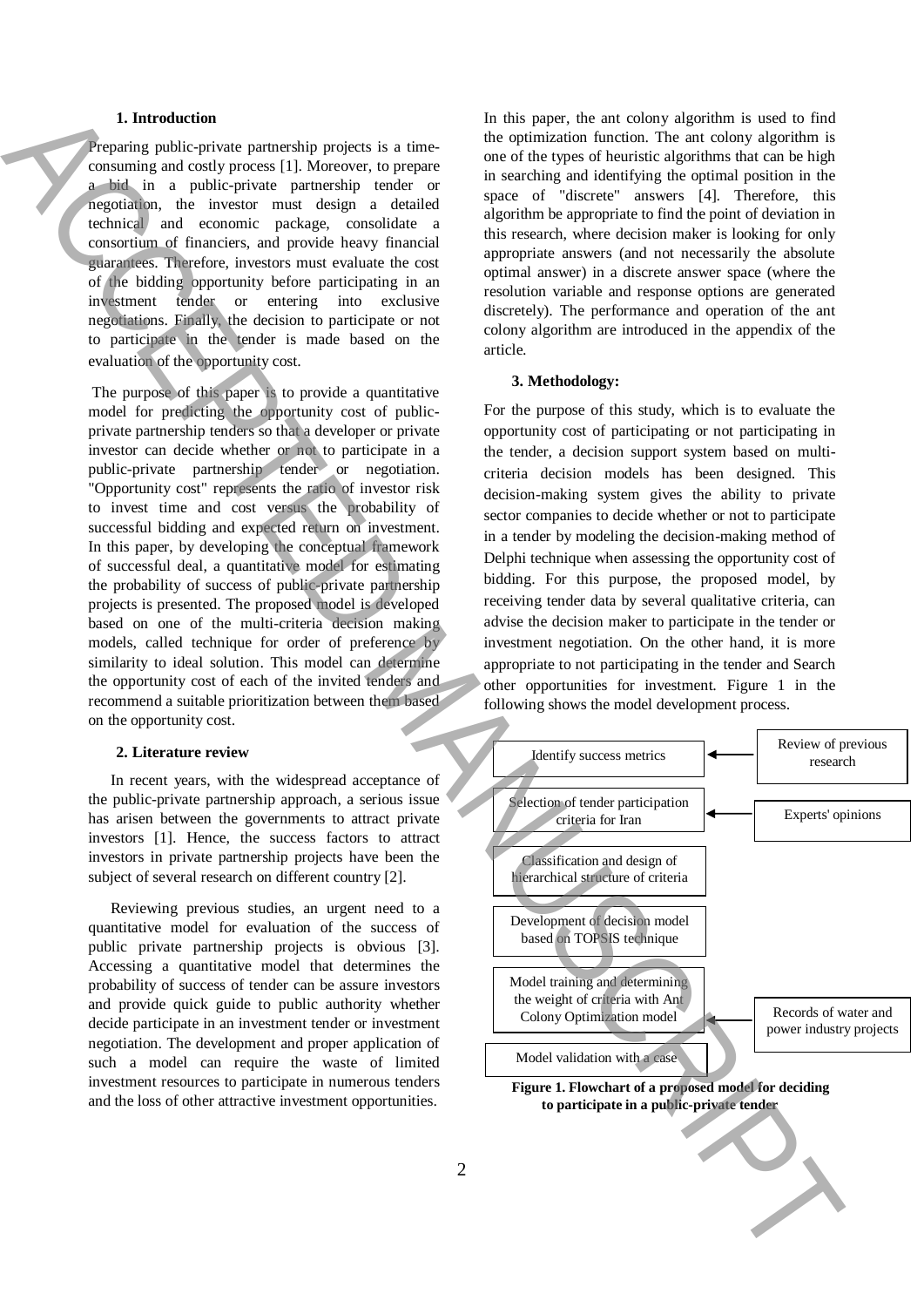The Delphi method was chosen to collect and converge the opinions of experts for this method, a team of 17 representatives of 12 companies or holding companies active in investing in the field of water and energy industry in the country was formed in absentia. These companies had participated in the largest number of tenders in the field of dams and power plants through public-private partnership in the last 5 years.

## **4. Identify evaluation criteria**

To identify the factors influencing the participation or non-participation of investors in public participation tenders, the key success criteria identified in previous research were provided to the team of experts with their knowledge and experience of private public participation tenders and negotiations, model information. Complete.

To determine the weight of each criterion in the model, the respondents were asked to evaluate the criteria identified in the literature qualitatively and using two criteria: 1- impact on the success of the tender and 2 ease of evaluation during and with the tender budget. To.

The criteria obtained were classified into three groups based on the successful transaction model: 1. The subject of the tender should be attractive; 2. The parties to the transaction are committed to do so; And 3. The win-win transaction process is designed

## **5. Validation of the Model in a case study**

To control the performance of the proposed model, this model is used in a case study and its results are analyzed. For this purpose, a power plant project that was recently tendered by the "Iran Water and Power Resources Development" company to attract investors was selected. The results are compared after applying the corrections in the diagram.

Regarding the output of the model, to improve the tender conditions and attract more investors; Negotiations were held with the owner and some amendments to the tender documents were proposed based on the criteria introduced in the proposed model. The proposed amendments include: granting electricity export licenses, modifying the risk allocation pattern, creating strict conditions for reducing transportation costs, and committing to pay bank interest in the event of late payment of tariffs.

The final score earned after modification, can well cover investor, concerns and provide a strong investment opportunity to attract private funding in the market compare to other financial markets.

## **6. Results and Discussion:**

Given the high cost of preparation in the publicprivate partnership method, there is a vital question for investment firms as to whether a particular tender is an attractive opportunity to bid or the high cost of preparation that leads to not taking part in bidding. Deciding to participate or not to participate in the tender means evaluating the cost of the investment opportunity, which is the main purpose of costly and time-consuming feasibility studies. In this paper, a decision support model is presented that by evaluating the project success criteria, can calculate the opportunity cost of a public-private tender and help the decision maker in deciding to participate or not to participate in the tender. The proposed model in the form of a computer program that is developed based on multi-criteria decision models receives the specifications of the tender and finally calculates the opportunity cost of tender.

The model has an important advantage that can estimate the opportunity cost of tender before bearing any expense for preparing the bid (which is usually a considerable amount). Lower opportunity costs in a tender show the investor that they will reap more benefits than the risk they take, so it is advisable to bid. Conversely, high opportunity costs mean that the investor has to spend a lot of money, time, or credit in return for the benefits he or she may reap. Therefore, the recommendation of the proposed model is not to participate in the tender In this case, in the negotiation process, the investor can reduce the opportunity cost of the tender by requesting some guarantees and incentives, and even request a review of the plan change in the executive structure, composition of financing, etc. Reduce the cost of bidding opportunities and increase the attractiveness of the project for investment. Using the sensitivity analysis tools provided in this model, it is possible to re-evaluate the opportunity cost of the tender by providing a variety of government incentives or private sector initiatives. The Department of the matrix of the collection of the set of the set of the set of the set of the set of the set of the set of the set of the set of the set of the set of the set of the set of the set of the set of the se

Therefore, this model creates an efficient and flexible tool for decision makers in cost-effectiveness analysis of various incentives to increase success and thus attract investment. The results of the implementation of the proposed model show that the success of the project can be increased by providing incentives to increase the financial justification of infrastructure projects and embedding mechanisms to reduce risk. This study also shows how public authority is organized and committed to advance private investment, in addition to financial attractiveness of project, plays a effective role in the success of publicprivate partnership projects and investors' willingness to